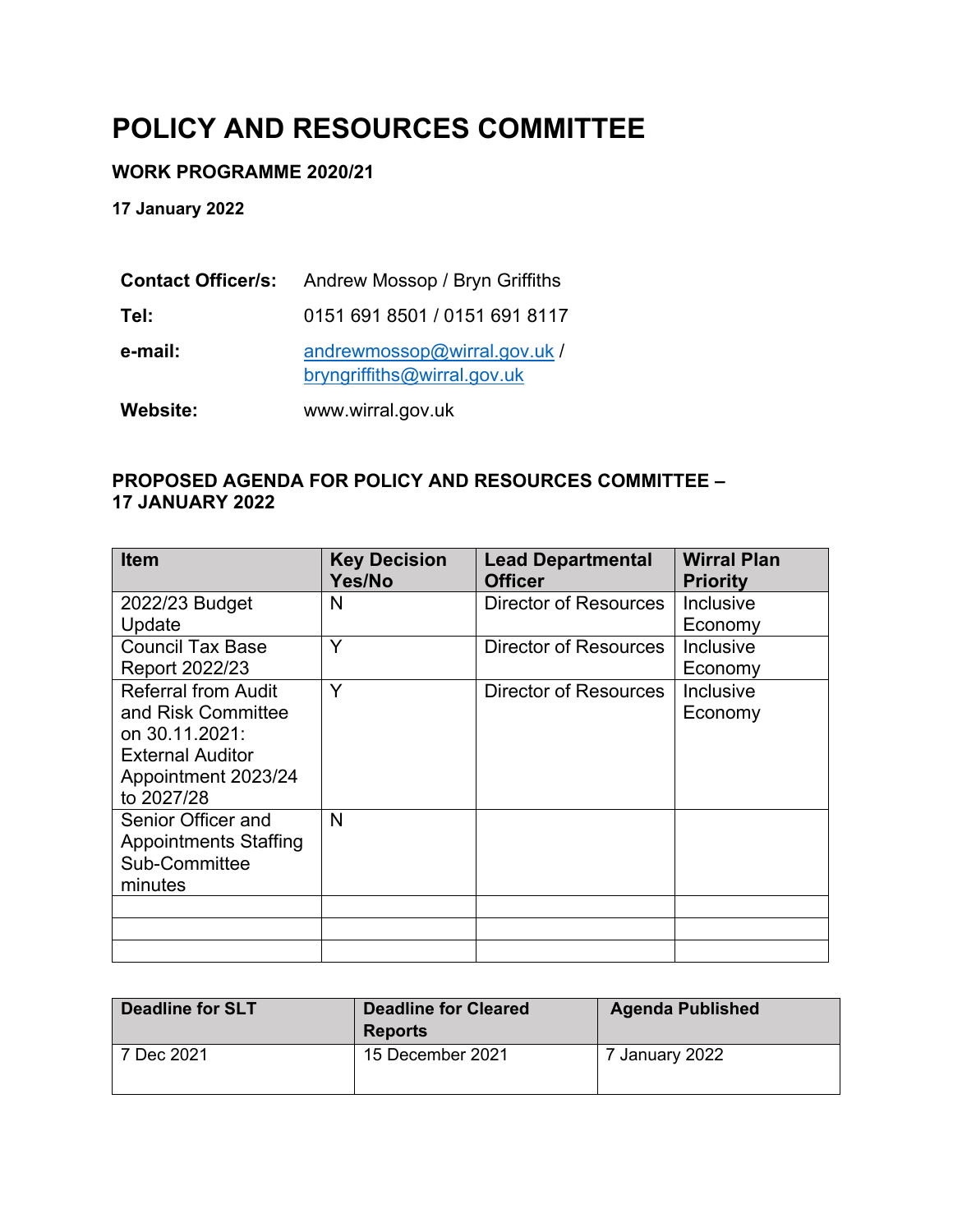#### **UPCOMING KEY DECISIONS**

| <b>Item</b>                                                                                                                                       | <b>Brief Description</b>                                                                                                                                                                 | <b>Approximate</b><br>timescale                 | Lead<br><b>Departmental</b><br><b>Officer</b> |
|---------------------------------------------------------------------------------------------------------------------------------------------------|------------------------------------------------------------------------------------------------------------------------------------------------------------------------------------------|-------------------------------------------------|-----------------------------------------------|
| <b>Hind Street</b><br>Regeneration<br>Strategy<br><b>Key</b>                                                                                      | Update and next phase<br>of master plan process.                                                                                                                                         | <b>Between</b><br>February 2022<br>and May 2022 | Director of<br>Regeneration and<br>Place      |
| <b>Liverpool City</b><br><b>Region Enabling</b><br>Powers and<br><b>Associated Issues</b><br><b>Key</b>                                           | Various matters which<br>may require the<br>consent of this<br>Authority as one of<br>the constituent<br>authorities of the<br><b>Liverpool City Region</b><br><b>Combined Authority</b> | <b>Between</b><br>February 2022<br>and May 2022 | Director of Law<br>and Governance             |
| <b>Strategic Asset</b><br>Acquisitions<br><b>Key</b>                                                                                              | Approval to acquire key<br>assets as part of the<br>Council's growth<br>strategy                                                                                                         | <b>Between</b><br>February 2022<br>and May 2022 | Director of<br>Regeneration and<br>Place      |
| Property and Land<br><b>Disposals</b><br><b>Key</b>                                                                                               | <b>TBC</b>                                                                                                                                                                               | <b>Between</b><br>February 2022<br>and May 2022 | Director of<br>Regeneration and<br>Place      |
| <b>Wirral Local Plan:</b><br>'Local Green Space<br>- Assessment of<br>Applications for<br>Designations'<br><b>Key</b>                             | <b>TBC</b>                                                                                                                                                                               | <b>Between</b><br>February 2022<br>and May 2022 | Director of<br>Regeneration and<br>Place      |
| Wirral Local Plan -<br>Approval of<br><b>Regulation 19 Local</b><br>Plan for Publication<br>and Submission to<br>Secretary of State<br><b>Key</b> | <b>TBC</b>                                                                                                                                                                               | <b>Between</b><br>February 2022<br>and May 2022 | Director of<br>Regeneration and<br>Place      |
| Loan / Loan Facility<br>Application<br><b>Key</b>                                                                                                 | To agree a business<br>loan<br>application relating to a<br>local business                                                                                                               | <b>Between</b><br>February 2022<br>and May 2022 | Director of<br><b>Resources</b>               |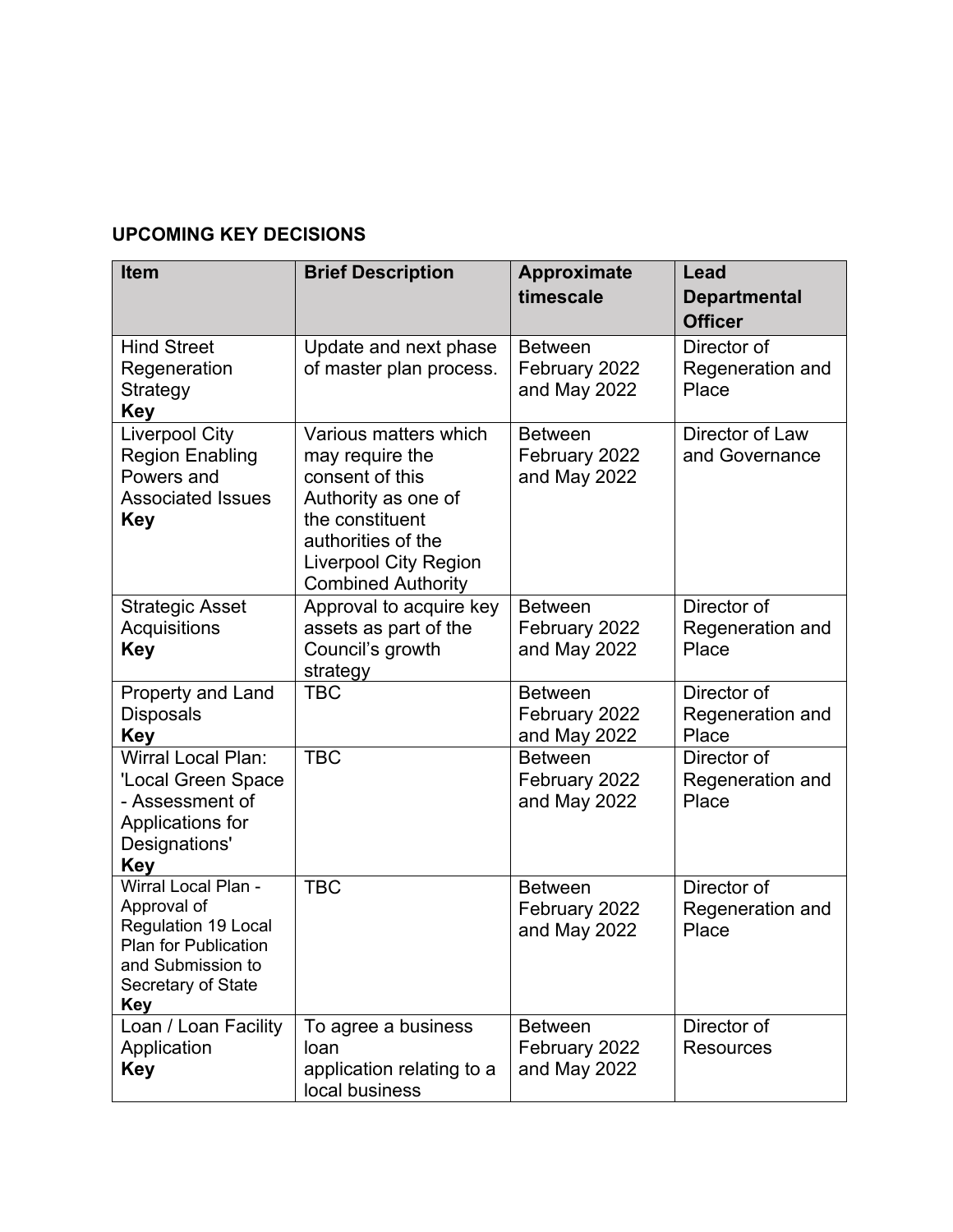| <b>Edsential Update</b><br>and Finance<br><b>Key</b>                                                          | Update and decisions<br>on Edsential                                                                   | <b>Between</b><br>February 2022<br>and March 2022 | Director of<br><b>Resources</b> |
|---------------------------------------------------------------------------------------------------------------|--------------------------------------------------------------------------------------------------------|---------------------------------------------------|---------------------------------|
| One Wirral Change<br>Programme<br><b>Key</b>                                                                  | This report provides an<br>overview of the<br>Council's emerging<br>change programme.                  | <b>Between</b><br>February 2022<br>and May 2022   | Director of<br><b>Resources</b> |
| <b>Commence Phase</b><br>2 of the<br><b>SmartBusiness</b><br>(ERP<br>Implementation<br>Project)<br><b>Key</b> | To approve the budget<br>for phase 2 (HR &<br>Payroll), the solution<br>and implementation<br>partner. | <b>Between</b><br>February 2022<br>and March 2022 | Director of<br>Resources        |
| Pay Policy<br>Statement 2022-23<br><b>Key</b>                                                                 | Council are required to<br>sign off the Pay Policy<br>as per the Localism Act<br>2011.                 | <b>Between</b><br>February 2022<br>and March 2022 | Director of<br>Resources        |

## **ADDITIONAL AGENDA ITEMS – WAITING TO BE SCHEDULED**

| <b>Item</b>                                                                                | <b>Brief</b>                                                                                                                                                                                                                                        | <b>Approximate</b>                                | Lead                                     |
|--------------------------------------------------------------------------------------------|-----------------------------------------------------------------------------------------------------------------------------------------------------------------------------------------------------------------------------------------------------|---------------------------------------------------|------------------------------------------|
|                                                                                            | <b>Description</b>                                                                                                                                                                                                                                  | timescale                                         | <b>Departmental</b><br><b>Officer</b>    |
| Application for<br><b>National Non</b><br>Domestic Rate<br>Relief                          | From time to time an<br>organisation or body<br>that may qualify for<br><b>Discretionary Rates</b><br>Relief to reduce their<br>liability for paying Rates<br>will apply to the Council<br>for such support which<br>requires a formal<br>decision. | <b>Between</b><br>February 2022<br>and March 2022 | Director of<br><b>Resources</b>          |
| <b>Income Generation</b>                                                                   | Added at request of<br><b>P&amp;R Committee</b>                                                                                                                                                                                                     | <b>Between</b><br>February 2022<br>and March 2022 | Director of<br><b>Resources</b>          |
| Refugees and<br><b>Asylum Seekers</b>                                                      | <b>Referred from Council</b><br>on 22 March 2021                                                                                                                                                                                                    | <b>Between</b><br>February 2022<br>and March 2022 | Director of<br>Regeneration and<br>Place |
| <b>Wirral Growth</b><br><b>Company Limited</b><br><b>Liability Partnership</b><br>Accounts |                                                                                                                                                                                                                                                     | <b>Between</b><br>February 2022<br>and March 2022 | Director of<br>Resources                 |